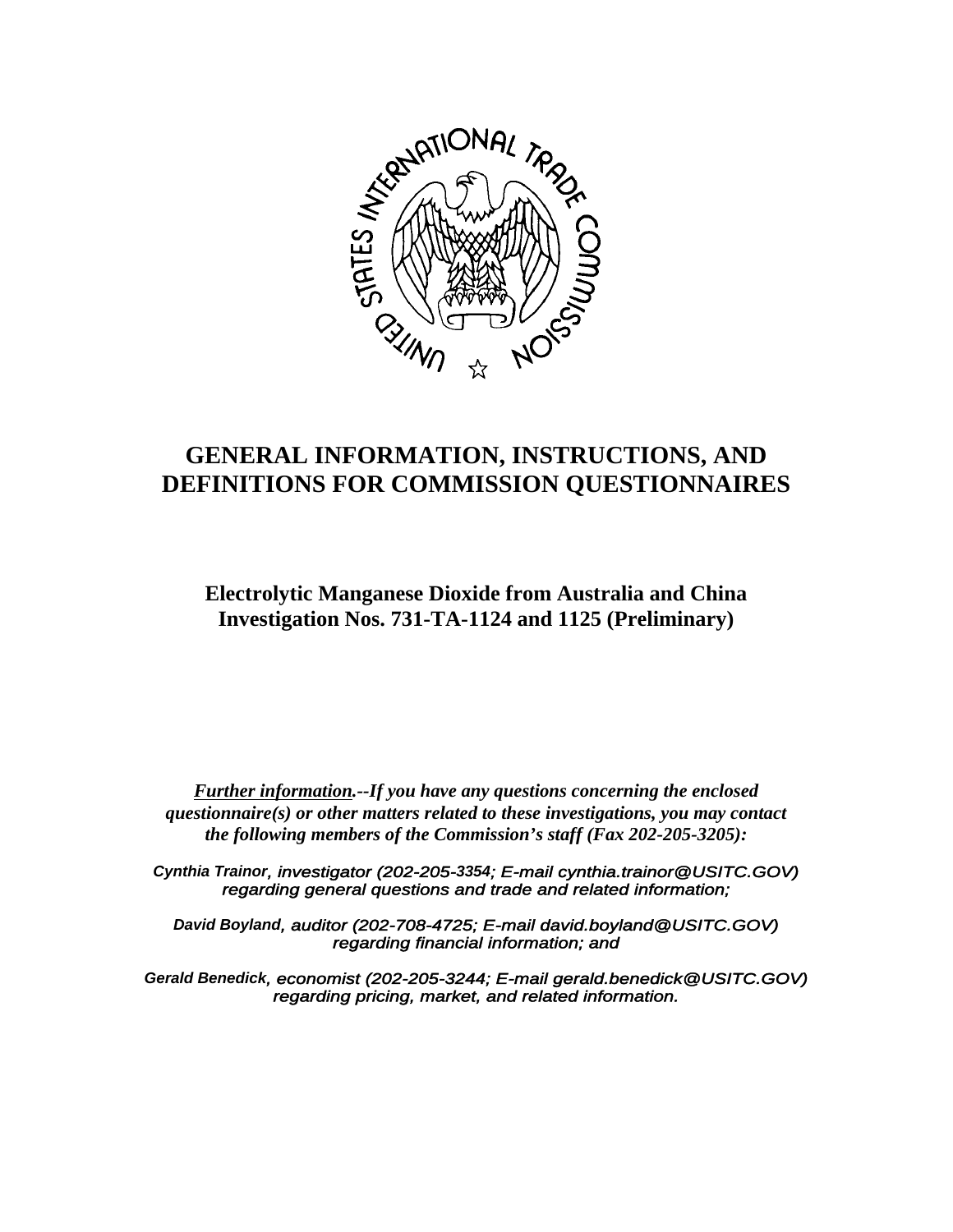# **GENERAL INFORMATION**

**Background**.--These investigations were instituted in response to a petition filed on August 22, 2007 by Tronox LLC, Oklahoma City, OK. Antidumping duties may be assessed on the subject imports as a result of these investigations if the Commission makes an affirmative determination of injury, threat, or material retardation, and if the U.S. Department of Commerce makes an affirmative determination of dumping.

Additional questionnaires will be supplied promptly upon request, or photocopies of the enclosed questionnaire(s) may be used. Address all correspondence to the United States International Trade Commission, Washington, DC 20436. Hearing-impaired individuals can obtain information regarding these investigations via the Commission's TDD terminal (202-205-1810).

*Due date of questionnaire(s)*.--Return the completed questionnaire(s) to the United States International Trade Commission by no later than September 5, 2007. Although the enclosed postpaid envelope may be used to return the completed questionnaire, use of an overnight mail service may be necessary to ensure that your response actually reaches the Commission by September 5, 2007. If you do not use the enclosed envelope, please make sure the completed questionnaire is sent to the attention of Cynthia Trainor. **Return only one copy of the completed questionnaire(s), but please keep a copy for your records so that you can refer to it if the Commission staff contacts you with any questions during the course of the investigations.**

*Service of questionnaire response(s)*.--In the event that your firm is a party to these investigations, you are required to serve a copy of the questionnaire(s), once completed, on parties to the proceeding that are subject to administrative protective order (see 19 CFR § 207.7). A list of such parties is maintained by the Commission's Secretary and may be obtained by calling 202-205-1803. A certificate of service must accompany the copy of the completed questionnaire(s) you submit (see 19 CFR § 207.7).

*Confidentiality*.--The commercial and financial data furnished in response to the enclosed questionnaire(s) that reveal the individual operations of your firm will be treated as confidential by the Commission to the extent that such data are not otherwise available to the public and will not be disclosed except as may be required by law (see 19 U.S.C. § 1677f). Such confidential information will not be published in a manner that will reveal the individual operations of your firm; however, nonnumerical characterizations of numerical business proprietary information (such as discussion of trends) will be treated as confidential business information only at the request of the submitter for good cause shown.

*Verification***.--The information submitted in the enclosed questionnaire(s) is subject to audit and verification by the Commission. To facilitate possible verification of data, please keep all your workpapers and supporting documents used in the preparation of the questionnaire response(s).**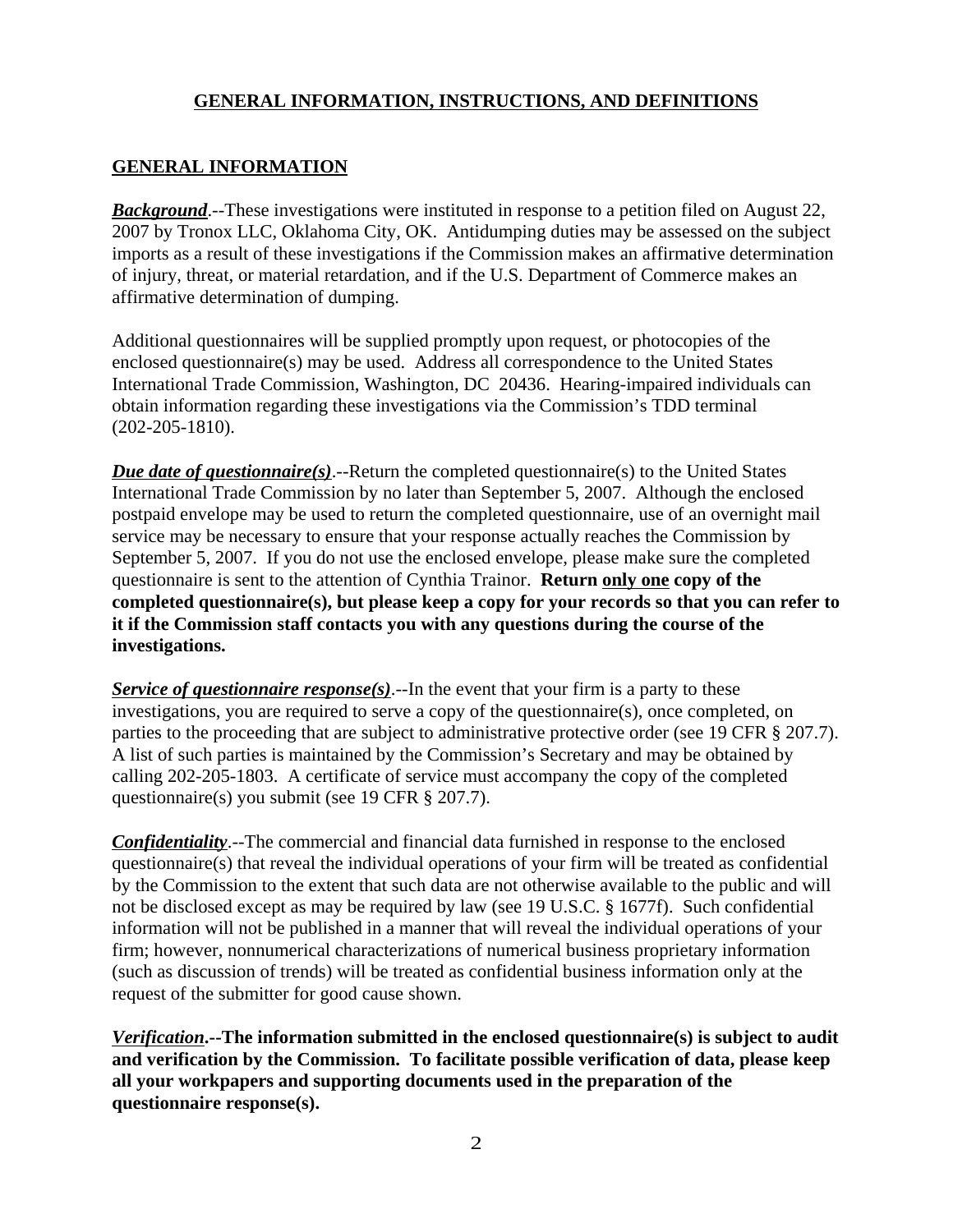### **GENERAL INFORMATION--***Continued*

*Release of information*.--The information provided by your firm in response to the questionnaire(s), as well as any other business proprietary information submitted by your firm to the Commission in connection with the investigations, may become subject to, and released under, the administrative protective order provisions of the Tariff Act of 1930 (19 U.S.C. § 1677f) and section 207.7 of the Commission's Rules of Practice and Procedure (19 CFR § 207.7). This means that certain lawyers and other authorized individuals may temporarily be given access to the information for use in connection with this investigation or other importinjury investigations conducted by the Commission on the same or similar merchandise; those individuals would be subject to severe penalties if the information were divulged to unauthorized individuals. In addition, if your firm is a U.S. producer, the information you provide on your production and imports of electrolytic manganese dioxide ("EMD") and your responses to the questions in Part I of the producer questionnaire will be provided to the U.S. Department of Commerce, upon its request, for use in connection with (and only in connection with) its requirement pursuant to section  $732(c)(4)$  of the Act (19 U.S.C. § 1673a(c)(4)) to make a determination concerning the extent of industry support for the petition requesting these investigations. Any information provided to Commerce will be transmitted under the confidentiality and release guidelines set forth above. Your response to these questions constitutes your consent that such information be provided to Commerce under the conditions described above.

#### **INSTRUCTIONS**

*Answer all questions*.--Do not leave any question or section blank unless a questionnaire expressly directs you to skip over certain questions or sections. If the answer to any question is "none," write "none." **If information is not readily available from your records in exactly the form requested, furnish carefully prepared estimates--designated as such by the letter "E"--and explain the basis of your estimates**. Answers to questions and any necessary comments or explanations should be supplied in the space provided or on separate sheets attached to the appropriate page of the questionnaire(s). If your firm is completing more than one questionnaire in connection with these investigations (i.e., a producer, importer, and/or purchaser questionnaire), you need not respond to duplicated questions in the questionnaires.

*Consolidate all U.S. establishments*.--Report the requested data for your establishment(s) located in the United States. **Firms operating more than one establishment should combine the data for all establishments into a single report.**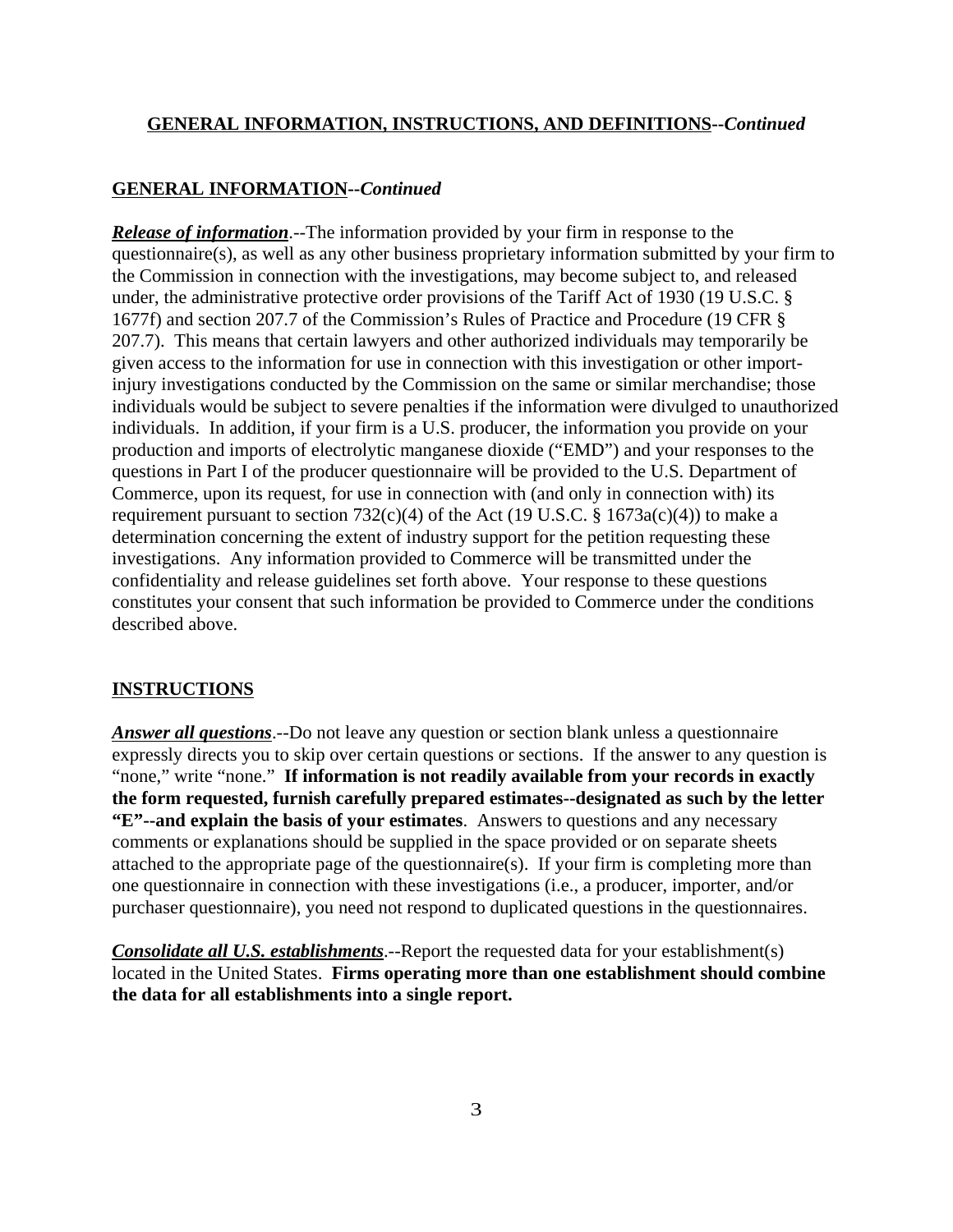# **DEFINITIONS**

*Elecrolytic manganese dioxide ("EMD")*.–All manganese dioxide (MnO<sub>2</sub>) that has been manufactured in an electrolysis process, whether in powder, chip, or plate form. Excluded from the scope are natural manganese dioxide (NMD) and chemical manganese dioxide (CMD). Imports of EMD are covered by subheading 2820.10.00 of the Harmonized Tariff Schedule of the United States (HTS).

*Firm*.--An individual proprietorship, partnership, joint venture, association, corporation (including any subsidiary corporation), business trust, cooperative, trustee in bankruptcy, or receiver under decree of any court.

*Related firm*.--A firm that your firm solely or jointly owned, managed, or otherwise controlled; a firm that solely or jointly owned, managed, or otherwise controlled your firm; and/or a firm that was solely or jointly owned, managed, or otherwise controlled by a firm that also solely or jointly owned, managed, or otherwise controlled your firm.

*Establishment*.--Each facility of a firm in the United States involved in the production, importation, and/or purchase of EMD (as defined above), including auxiliary facilities operated in conjunction with (whether or not physically separate from) such facilities.

*United States*.--For purposes of these investigations, the 50 States, Puerto Rico, the U.S. Virgin Islands, and the District of Columbia.

*Importer*.--Any person or firm engaged, either directly or through a parent company or subsidiary, in importing EMD (as defined above) into the United States from a foreign manufacturer or through its selling agent.

*Imports*.--Those products identified for Customs purposes as imports for consumption for which your firm was the importer of record (i.e., was responsible for paying any import duty) or consignee (i.e., to which the merchandise was first delivered).

*Import quantities*.--Quantities reported should be net of returns.

*Import values*.--Values reported should be landed, duty-paid values at the U.S. port of entry, including ocean freight and insurance costs, brokerage charges, and import duties (i.e., all charges except inland freight in the United States).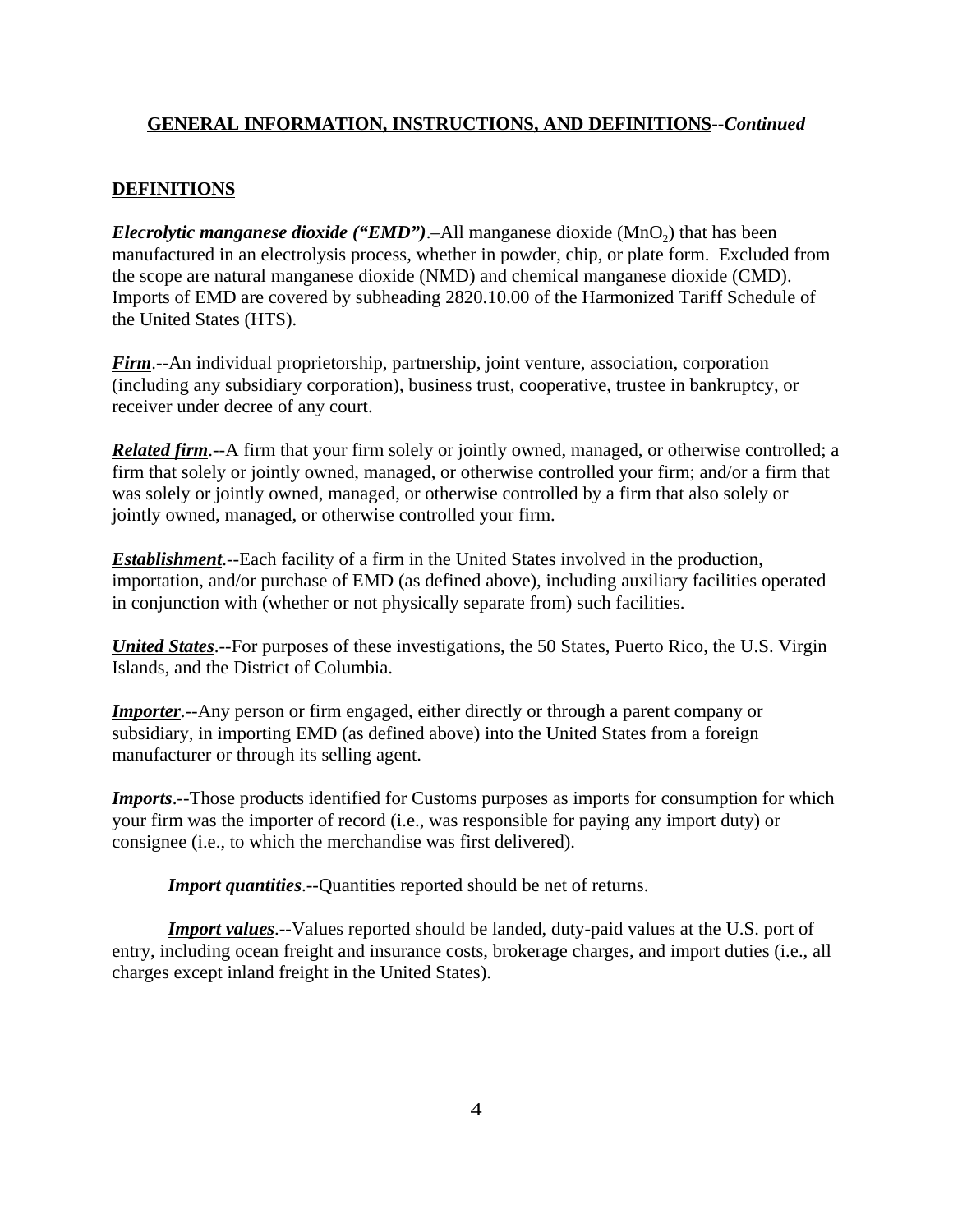## **DEFINITIONS--***Continued*

*Purchaser*.--Any person or firm engaged, either directly or through a parent company or subsidiary, in purchasing EMD (as defined above) from another firm that produces, imports, or otherwise distributes EMD. A retail firm that is the importer of record may be considered a purchaser.

*Purchases*.--Purchases from all sources, NOT including direct imports from foreign producers (which should be reported in an importer questionnaire).

*Purchase quantities*.--Quantities reported should be net of returns.

*Purchase values*.--Values reported should be net values (i.e., gross purchase values less all discounts, allowances, rebates, and the value of returned goods), delivered to your U.S. receiving point.

*Shipments*.--Shipments of products produced in or imported by your U.S. establishment(s). Include shipments to the contracting firm of product produced by your firm under a toll agreement.

*Shipment quantities*.--Quantities reported should be net of returns.

*Shipment values*.--Values reported should be net values (i.e., gross sales values less all discounts, allowances, rebates, prepaid freight, and the value of returned goods), f.o.b. your U.S. point of shipment. The value of domestic shipments to the contracting firm under a toll agreement is the conversion fee (including profit).

### *Types of shipments*:

*U.S. shipments*.--Commercial shipments, internal consumption, and transfers to related firms within the United States.

*Commercial shipments*.--Shipments, other than internal consumption and transfers to related firms, within the United States.

*Internal consumption*.--Product consumed internally by your firm.

*Transfers to related firms*.--Shipments made to related domestic firms.

*Export shipments*.--Shipments to destinations outside the United States, including shipments to related firms.